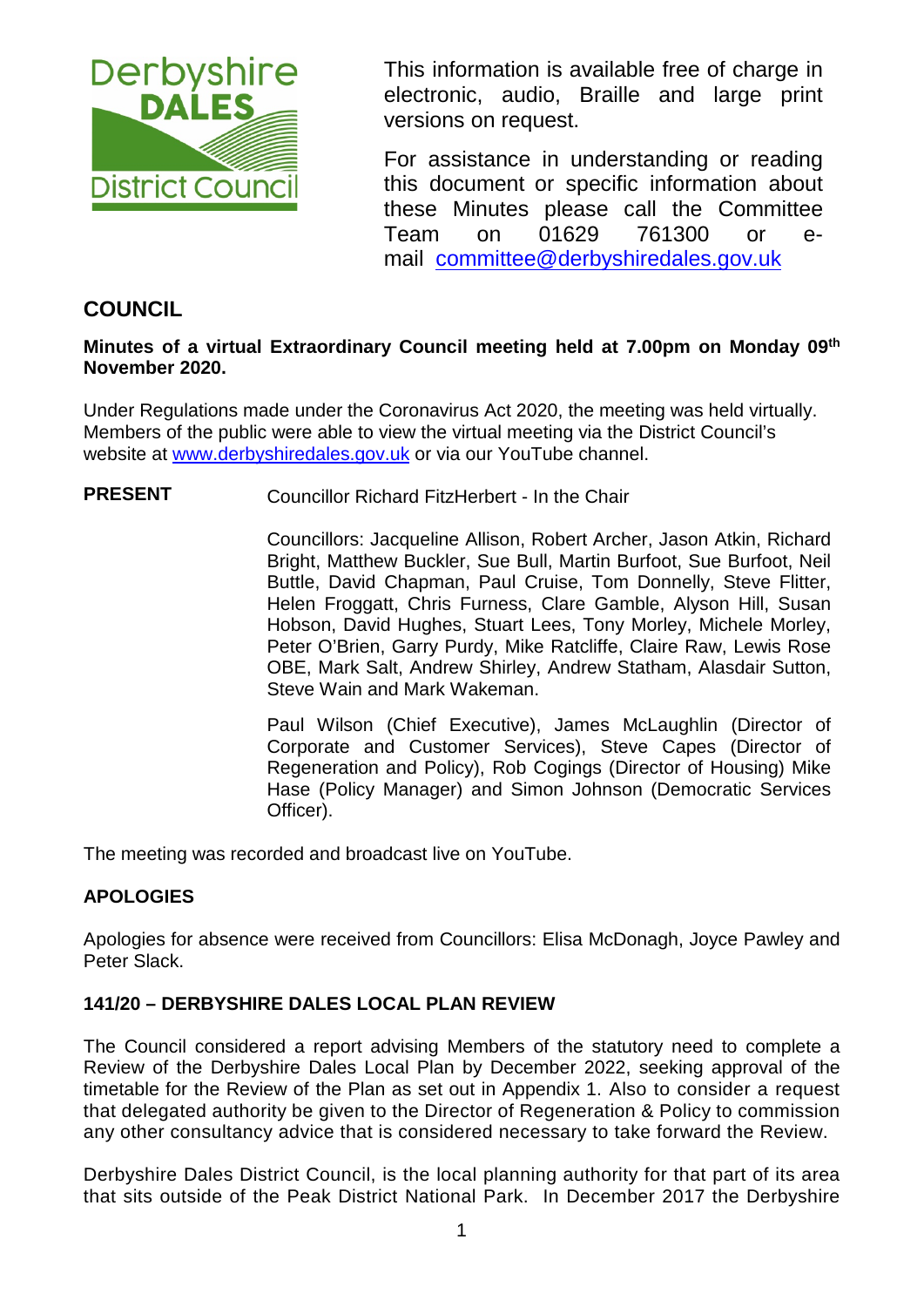Dales Local Plan was formally adopted. It sets out the policies and proposals for the use and development of land for the period 2013-2033.

Regulation 10A of The Town and Country Planning (Local Planning) (England) Regulations 2012 (as amended) requires local planning authorities to review Local Plans, and Statements of Community Involvement at least once every five years from their adoption date, to ensure that policies remain relevant and effectively address the needs of the local community. A review of the Derbyshire Dales Local Plan must therefore be completed by December 2022.

To comply with this duty, a review of the Derbyshire Dales Statement of Community Involvement must also be completed by December 2022.

The advice in the National Planning Practice Guidance (NPPG) is that Local Plan reviews should be proportionate to the issues in hand. The guidance also suggests that policies age at different rates according to local circumstances and a plan does not become outof-date automatically after five years. The review process is a method to ensure that a plan and the policies within remains effective at managing the use and development of land in the future.

The advice from MHCLG is that the review of the Derbyshire Dales Local Plan should be completed within five years, not including the adoption of an amended or new Local Plan.

At this time it is envisaged that the review process could be completed by late 2021, and (taking account of the previous timescales for the preparation of the current Derbyshire Dales Local Plan) the adoption of a new and revised Local Plan by mid-2023.

It was moved by Councillor Jason Atkin, seconded by Councillor Tony Morley and

| <b>RESOLVED</b>    | 1. That the timetable for the review of the Derbyshire Dales Local<br>Plan as set out in Appendix 1 be approved.                                                                                                                                                                 |
|--------------------|----------------------------------------------------------------------------------------------------------------------------------------------------------------------------------------------------------------------------------------------------------------------------------|
|                    | 2. That upon receipt of external advice from the consultants<br>appointed to undertake the work set out in Para 2.5 of this report<br>that these topics be subject to consideration at Member<br>Workshops and further reports be presented to the Local Plan<br>Advisory Group. |
|                    | 3. That delegated authority be given to the Director of Regeneration<br>and Policy to commission any other consultancy advice that is<br>considered necessary to take forward the review of the Derbyshire<br>Dales Local Plan.                                                  |
| Voting:            |                                                                                                                                                                                                                                                                                  |
| For                | 33                                                                                                                                                                                                                                                                               |
| <b>Against</b>     | 0                                                                                                                                                                                                                                                                                |
| <b>Abstentions</b> | 1                                                                                                                                                                                                                                                                                |
|                    | The Chairman declared the motion CARRIED                                                                                                                                                                                                                                         |

#### **142/20 – SEALING OF DOCUMENTS**

It was moved by Councillor Alyson Hill, seconded by Councillor Helen Froggatt and

**RESOLVED** (unanimously) That the common seal of the Council be affixed to those documents, if any, required to complete transactions undertaken by Committees